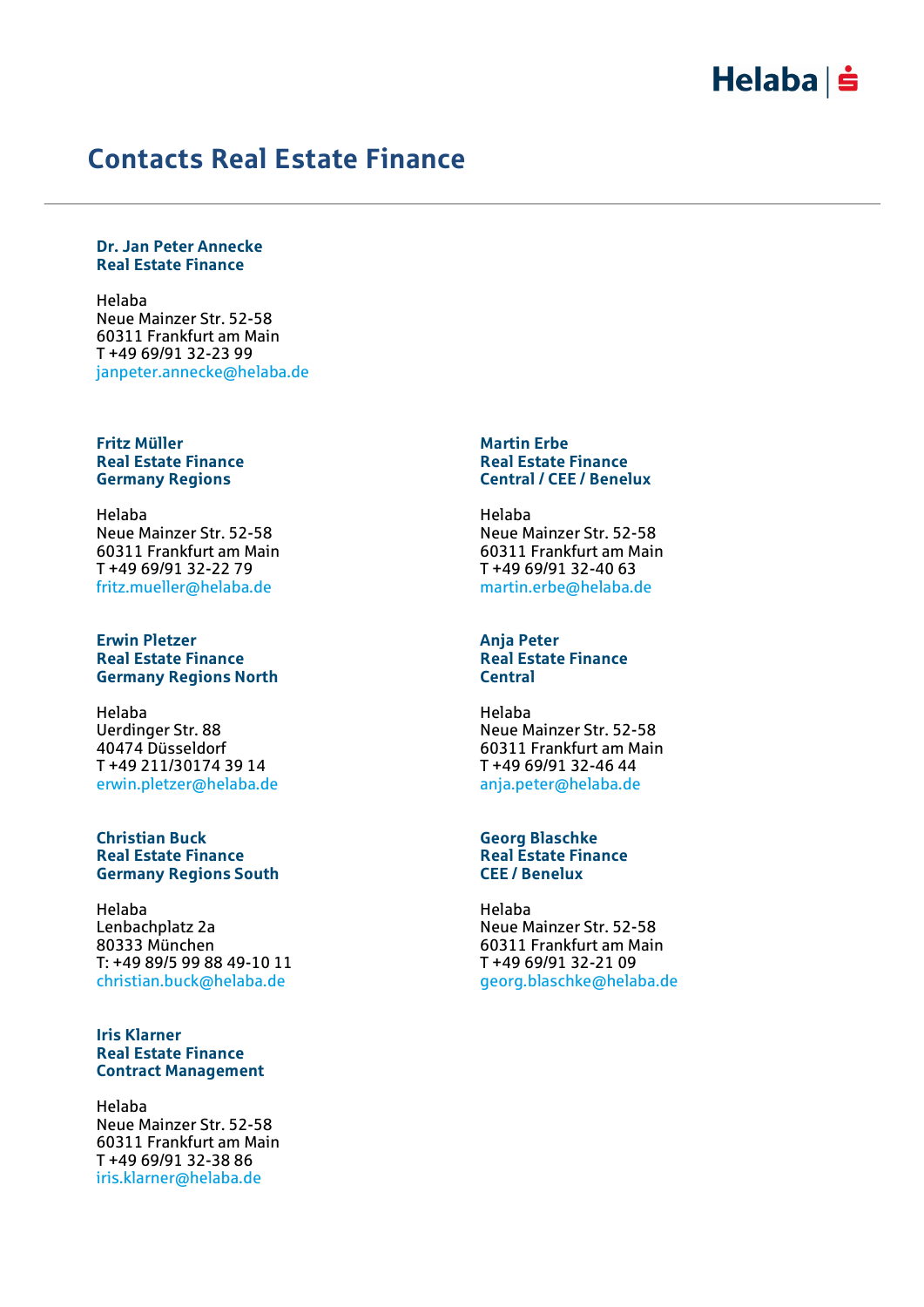## $Helaba| \dot{ }$

### Contacts Real Estate Finance

Michael Kröger Real Estate Finance International

Helaba Neue Mainzer Str. 52-58 60311 Frankfurt am Main T +49 69/91 32-44 82 michael.kroeger@helaba.de

### Richard Bentley Real Estate Finance UK

Helaba London 3 Noble Street GB-London EC2V 7EE T +44 20/73 34-4646 richard.bentley@helaba.de

### Rick Lavrich Real Estate Finance USA

Helaba New York 420, Fifth Avenue US-New York, N.Y. 10018 T +1 212/7 03-53 07 richard.lavrich@helabany.com

### Manuel Gil Caballero Real Estate Finance **Spain**

Helaba Madrid General Castanos,4 Bajo Dcha. E-28004 Madrid T +34 91 / 391 3681 manuel.gilcaballero@helaba.de

#### Renaud Jézéquel Real Estate Finance France

Helaba Paris 4-8 Rue Daru F-75008 Paris T +33 140/67 0-747 renaud.jezequel@helaba.de

### Lars Hegg Real Estate Finance **Nordics**

Helaba Stockholm Kungsgatan 3, 2nd Floor S-11143 Stockholm T +46 861/1 01 72 lars.hegg@helaba.de